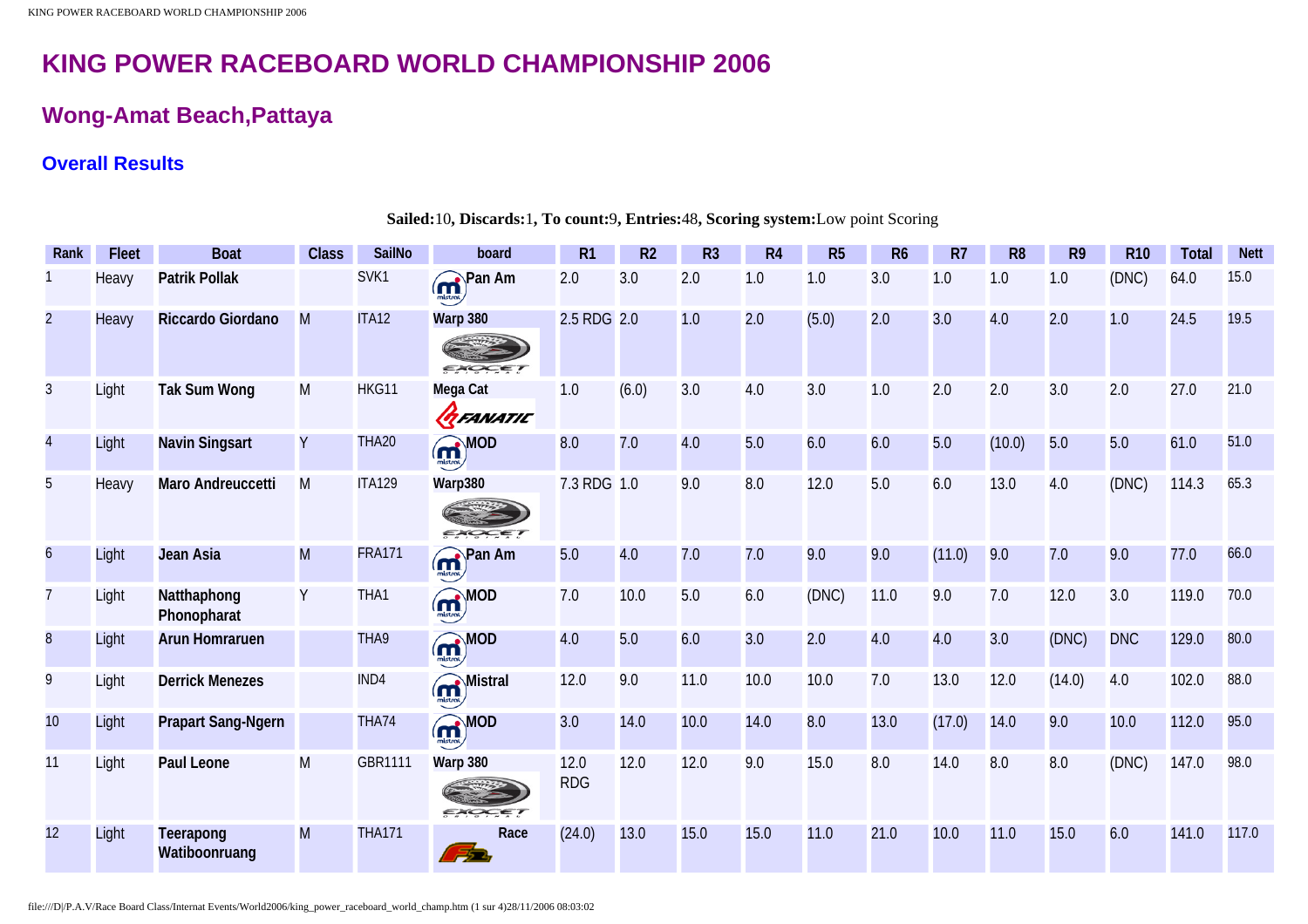| 13 | Light | Napalai Tansai             | F            | THA4             | <b>m</b> OD                                        | 15.0   | 8.0    | 8.0  | 11.0   | 7.0            | 10.0   | 8.0  | 6.0    | (DNC) | <b>DNC</b> | 171.0 | 122.0 |
|----|-------|----------------------------|--------------|------------------|----------------------------------------------------|--------|--------|------|--------|----------------|--------|------|--------|-------|------------|-------|-------|
| 14 | Light | Songkram Singsart          | Y            | THA3             | <b>missary</b> MOD                                 | (25.0) | 15.0   | 17.0 | 16.0   | 13.0           | 14.0   | 16.0 | 22.0   | 10.0  | 7.0        | 155.0 | 130.0 |
| 15 | Heavy | Kookiat Sakulfaeng         |              | THA39            | Warp 380<br>EXOCET                                 | 23.0   | 21.0   | 25.0 | 13.0   | 4.0            | 17.0   | 7.0  | 16.0   | 16.0  | (DNC)      | 191.0 | 142.0 |
| 16 | Heavy | <b>Ek Boonsawad</b>        | Y            | <b>THA30</b>     | Phantom<br>57,2380230                              | 13.0   | 17.0   | 23.0 | 23.0   | 26.0           | 12.0   | 12.0 | 5.0    | 18.0  | (DNC)      | 198.0 | 149.0 |
| 17 | Light | Per Andersson              |              | <b>SWE531</b>    | Phantom<br>572380230                               | 9.0    | 18.0   | 22.0 | 17.0   | 23.0           | (33.0) | 23.0 | 24.0   | 6.0   | 8.0        | 183.0 | 150.0 |
| 18 | Light | Natthapnong<br>Saipiyaphan | Y            | <b>THA91</b>     | <b>m</b> OD                                        | 10.0   | 20.0   | 13.0 | 22.0   | 18.0           | 25.0   | 19.0 | 15.0   | 13.0  | (DNC)      | 204.0 | 155.0 |
| 19 | Heavy | Krzangkrai<br>Sakulfaeno   |              | THA7             | <b>m</b> OD                                        | 11.0   | 11.0   | 18.0 | 12.0   | (49.0)<br>OCS) | 15.0   | 15.0 | 20.0   | 11.0  | <b>DNC</b> | 211.0 | 162.0 |
| 20 | Light | <b>Remy Fernandez</b>      | M            | IND <sub>6</sub> | <b>m</b> <sub>ntra</sub> MOD                       | 17.0   | 23.0   | 19.0 | 19.0   | 21.0           | 22.0   | 20.0 | (27.0) | 17.0  | 11.0       | 196.0 | 169.0 |
| 21 | Heavy | <b>Fernando Consorte</b>   |              | <b>ARG355</b>    | Equipe 2                                           | 19.0   | (27.0) | 20.0 | 20.0   | 14.0           | 23.0   | 18.0 | 19.0   | 22.0  | 15.0       | 197.0 | 170.0 |
| 22 | Heavy | <b>Phanutaat Ruamsap</b>   |              | THA44            | Phantom<br>57,2780270                              | 14.0   | 16.0   | 14.0 | 18.0   | 17.0           | 18.0   | 26.0 | 17.0   | (DNC) | <b>DNC</b> | 238.0 | 189.0 |
| 23 | Heavy | <b>Donald Coelho</b>       | M            | IND <sub>3</sub> | m <sup>Mistral</sup>                               | 27.0   | 19.0   | 24.0 | 25.0   | 22.0           | 20.0   | 24.0 | 18.0   | 19.0  | (DNC)      | 247.0 | 198.0 |
| 24 | Light | <b>Apichart Tibtabmak</b>  | $\mathsf{Y}$ | THA77            | <b>m</b> OD                                        | 26.0   | 25.0   | 21.0 | 21.0   | 16.0           | 16.0   | 22.0 | 25.0   | 30.0  | (DNC)      | 251.0 | 202.0 |
| 25 | Light | Piyawat Panbuddee          | Y            | THA27            | <b>KONA</b><br>EXOCET                              | 18.0   | 22.0   | 26.0 | 27.0   | (31.0)         | 24.0   | 29.0 | 30.0   | 24.0  | 13.0       | 244.0 | 213.0 |
| 26 | Light | Teera Sudpumkaen           | M            | <b>THA121</b>    | <b>KONA</b><br><b>EXCKET</b>                       | 21.0   | (33.0) | 29.0 | 26.0   | 25.0           | 28.0   | 32.0 | 21.0   | 20.0  | 12.0       | 247.0 | 214.0 |
| 27 | Light | Gustavo Almenara           | M            | <b>ARG315</b>    | <b>CONTROL</b><br><b>CONTROL</b><br><b>CONTROL</b> | 22.0   | (29.0) | 27.0 | 28.0   | 27.0           | 19.0   | 28.0 | 29.0   | 25.0  | 14.0       | 248.0 | 219.0 |
| 28 | Heavy | Juan Barquero              | M            | <b>ARG373</b>    | Equipe 2                                           | 16.0   | 28.0   | 30.0 | (31.0) | 29.0           | 31.0   | 25.0 | 23.0   | 27.0  | 17.0       | 257.0 | 226.0 |
| 29 | Light | <b>Sing Khaongern</b>      | M            | THA05            | Race<br>ria,                                       | 32.0   | 32.0   | 38.0 | 33.0   | 20.0           | 30.0   | 21.0 | 26.0   | 21.0  | (DNC)      | 302.0 | 253.0 |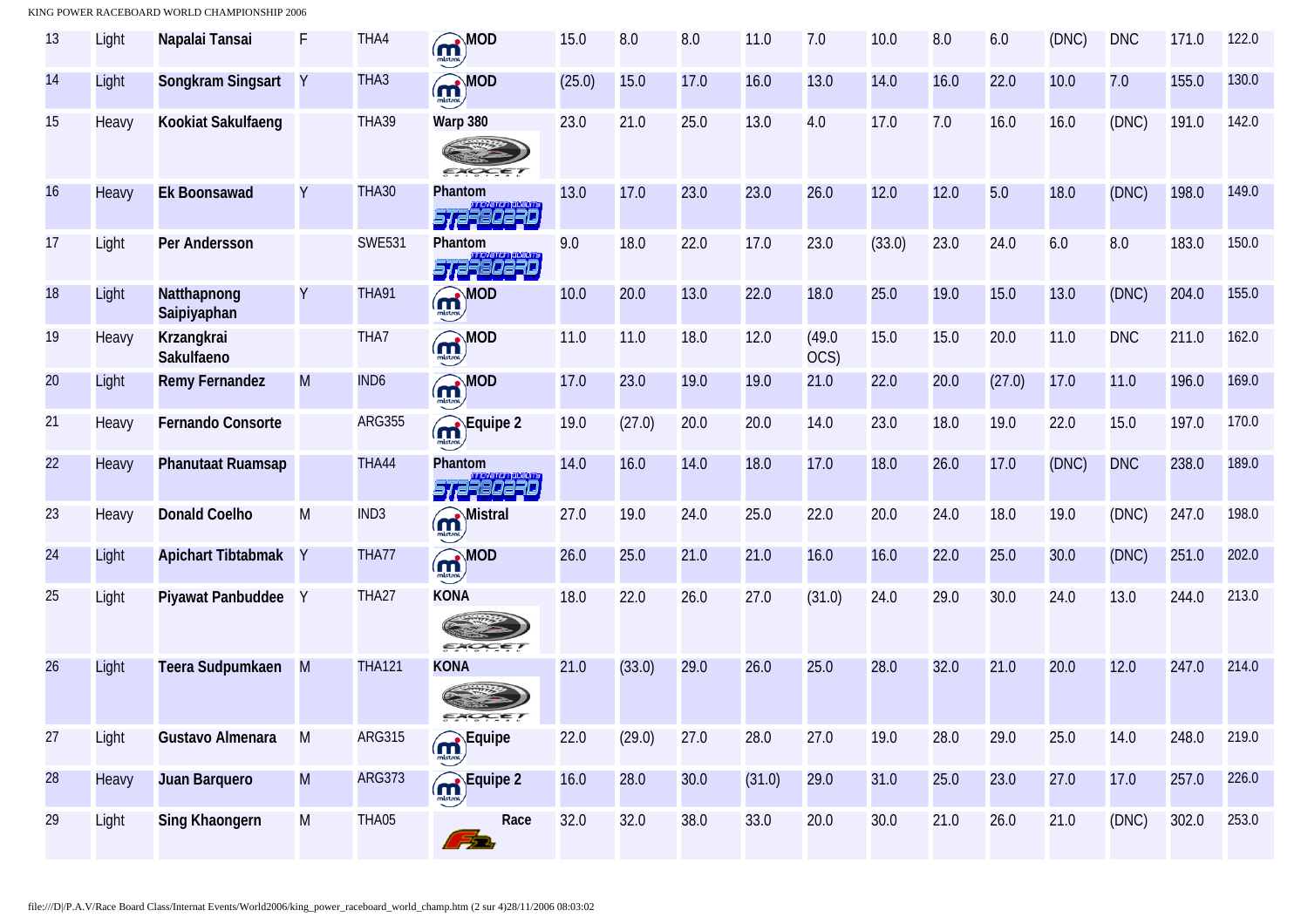| 30              | Light | <b>Tawat Pongpanit</b>        | M         | <b>THA911</b> | Race<br>F.                    | 28.0   | 26.0           | 28.0           | 30.0               | 24.0  | 26.0           | 31.0       | (DNC)      | 26.0       | <b>DNC</b> | 317.0 | 268.0 |
|-----------------|-------|-------------------------------|-----------|---------------|-------------------------------|--------|----------------|----------------|--------------------|-------|----------------|------------|------------|------------|------------|-------|-------|
| 31              | Heavy | Gustavo Idoyaga               | M         | <b>ARG231</b> | Equipe                        | 20.0   | (49.0)<br>OCS) | 34.0           | 29.0               | 28.0  | 29.0           | 27.0       | 31.0       | 23.0       | <b>DNC</b> | 319.0 | 270.0 |
| 32              | Light | <b>Teerawat</b><br>Sudpumkaen | Υ         | <b>THA131</b> | <b>KONA</b><br><i>EXOCET</i>  | (41.0) | 35.0           | 33.0           | 34.0               | 34.0  | 34.0           | 34.0       | 34.0       | 32.0       | 16.0       | 327.0 | 286.0 |
| 33              | Light | <b>Helene Cardon</b>          | F         | <b>FRA59</b>  | <b>KONA</b><br>EXO            | 36.0   | 31.0           | 32.0           | 32.0               | 32.0  | 36.0           | 33.0       | 33.0       | 28.0       | (DNC)      | 342.0 | 293.0 |
| 34              | Heavy | Javier De Carolis             |           | <b>ARG314</b> | <b>M</b> Equipe 2             | 30.0   | 44.0           | 31.0           | (DNC)              | 30.0  | 32.0           | 30.0       | 28.0       | 35.0       | <b>DNC</b> | 358.0 | 309.0 |
| 35 <sub>5</sub> | Heavy | <b>Julien Quentel</b>         |           | <b>FRA421</b> | Phantom<br>572380230          | 6.0    | 24.0           | 16.0           | 24.0               | (DNC) | <b>DNC</b>     | <b>DNC</b> | <b>DNC</b> | <b>DNC</b> | <b>DNC</b> | 364.0 | 315.0 |
| 36              | Light | <b>Tina Sahl</b>              | <b>MF</b> | <b>THA247</b> | Phantom<br>572380230          | 42.0   | 37.0           | 37.0           | 35.0               | 33.0  | 38.0           | 35.0       | 32.0       | 29.0       | (DNC)      | 367.0 | 318.0 |
| 37              | Light | Akrapong Ong-ard              | Y         | <b>THA12</b>  | <b>KONA</b><br>EXOCET         | 35.0   | 38.0           | 39.0           | 37.0               | 35.0  | 35.0           | 36.0       | 37.0       | 34.0       | (DNC)      | 375.0 | 326.0 |
| 38              | Light | Phannipha<br>Mangmeephol      | YF        | THA75         | <b>KONA</b><br>EXOCET         | 38.0   | 40.0           | 36.0           | 42.0               | 38.0  | 42.0           | 39.0       | 36.0       | 33.0       | (DNC)      | 393.0 | 344.0 |
| 39              | Light | kamthon Praserdkan            |           | <b>THA181</b> | Phantom<br>572380230          | 40.0   | 36.0           | 40.0           | 39.0               | 37.0  | (49.0)<br>OCS) | 40.0       | 35.0       | 31.0       | <b>DNC</b> | 396.0 | 347.0 |
| 40              | Light | <b>Itthipol Marksee</b>       |           | <b>THA462</b> | <b>KONA</b><br>EXOCET         | 29.0   | 42.0           | 42.0           | 41.0               | 36.0  | 39.0           | 37.0       | 39.0       | (DNC)      | <b>DNC</b> | 403.0 | 354.0 |
| 41              | Light | Kidsadakon<br>Tansanga        |           | <b>THA333</b> | <b>KONA</b><br>EXOCET         | 39.0   | 41.0           | 35.0           | 38.0               | 39.0  | 37.0           | 38.0       | 38.0       | (DNC)      | <b>DNC</b> | 403.0 | 354.0 |
| 42              | Heavy | <b>Patrice Belbeoch</b>       | M         | <b>FRA81</b>  | Warp 380<br>EXOCE             | 31.0   | 34.0           | (49.0)<br>OCS) | 49.0<br><b>DNF</b> | 19.0  | 27.0           | <b>DNC</b> | <b>DNC</b> | <b>DNC</b> | <b>DNC</b> | 405.0 | 356.0 |
| 43              | Heavy | Sutthiphan<br>Sookbuangbon    |           | THA11         | <b>KONA</b><br>$ \sim$ $\sim$ | 33.0   | 30.0           | 44.0           | 36.0               | (DNC) | 41.0           | <b>DNC</b> | 40.0       | <b>DNC</b> | <b>DNC</b> | 420.0 | 371.0 |

file:///D|/P.A.V/Race Board Class/Internat Events/World2006/king\_power\_raceboard\_world\_champ.htm (3 sur 4)28/11/2006 08:03:02